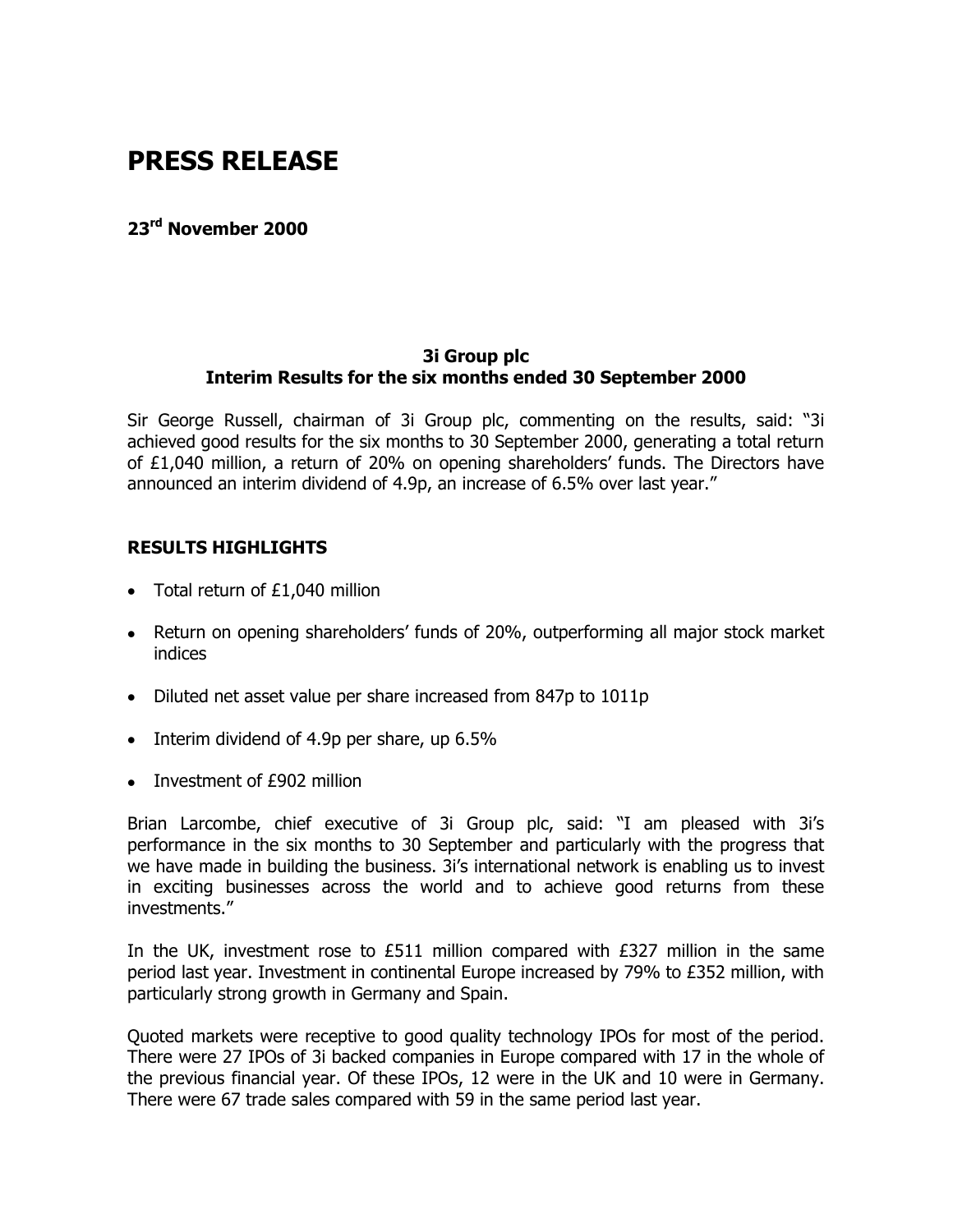3i's European network has expanded with the acquisition of Helsinki-based SFK Finance and the opening of an office in Zurich. Since September, 3i has also acquired Bank Austria TFV, an Austrian technology venture capital investor.

3i's US offices in Boston and Palo Alto add value to 3i's overall technology portfolio, as well as providing good investment opportunities. 3i made eight investments during the six months, investing £29 million. Since opening in the US last year, 17 investments have been made, with 3i leading nine of these investments. The Group is very pleased with the continued development of this business.

In Singapore 3i's business has continued to develop, focussing on technology companies and other fast growth businesses with the capacity to establish international operations. 3i has built a good team in Japan but the buy-out market there continues to develop slowly.

3i currently manages around £2.3 billion of unquoted third party funds which are invested alongside 3i's own capital. 3i is the investment manager to four quoted investment companies, with the launch of 3i European Technology Trust in early April. By managing these assets 3i builds on its expertise to manage quoted investments in certain specialist areas which helps 3i to manage its quoted portfolio.

# **FINANCIAL REVIEW**

Total return for the six months was  $£1,040$  million, a return on opening shareholders' funds of 20.1%. This return compares very favourably with total returns of the FTSE 100 and the TechMARK 100 which were down 2.7% and 15% respectively. In line with recent trends, an increasing proportion of total return comprised realised and unrealised capital profits, with revenue profits marginally lower than last year.

Technology investments accounted for all of the Group's total return. Performance of 3i's non-technology, buy-out and growth capital businesses was satisfactory given difficult trading conditions in certain sectors. 3i's European businesses performed well with the UK making a total return of £909 million and continental Europe a return of £174 million.

# **REVIEW OF STRATEGIC OBJECTIVES**

3i has achieved the strategic objectives which were set out three years ago. As a result, 3i has taken the opportunity to set further objectives that reinforce the Group's international ambition.

- Increase investment in continental Europe to at least 30% of the total portfolio by 2006
- Increase the US portfolio to at least 10% of 3i's portfolio by 2006
- Increase the portfolio in Asia Pacific to at least 5% of the Group's portfolio by 2006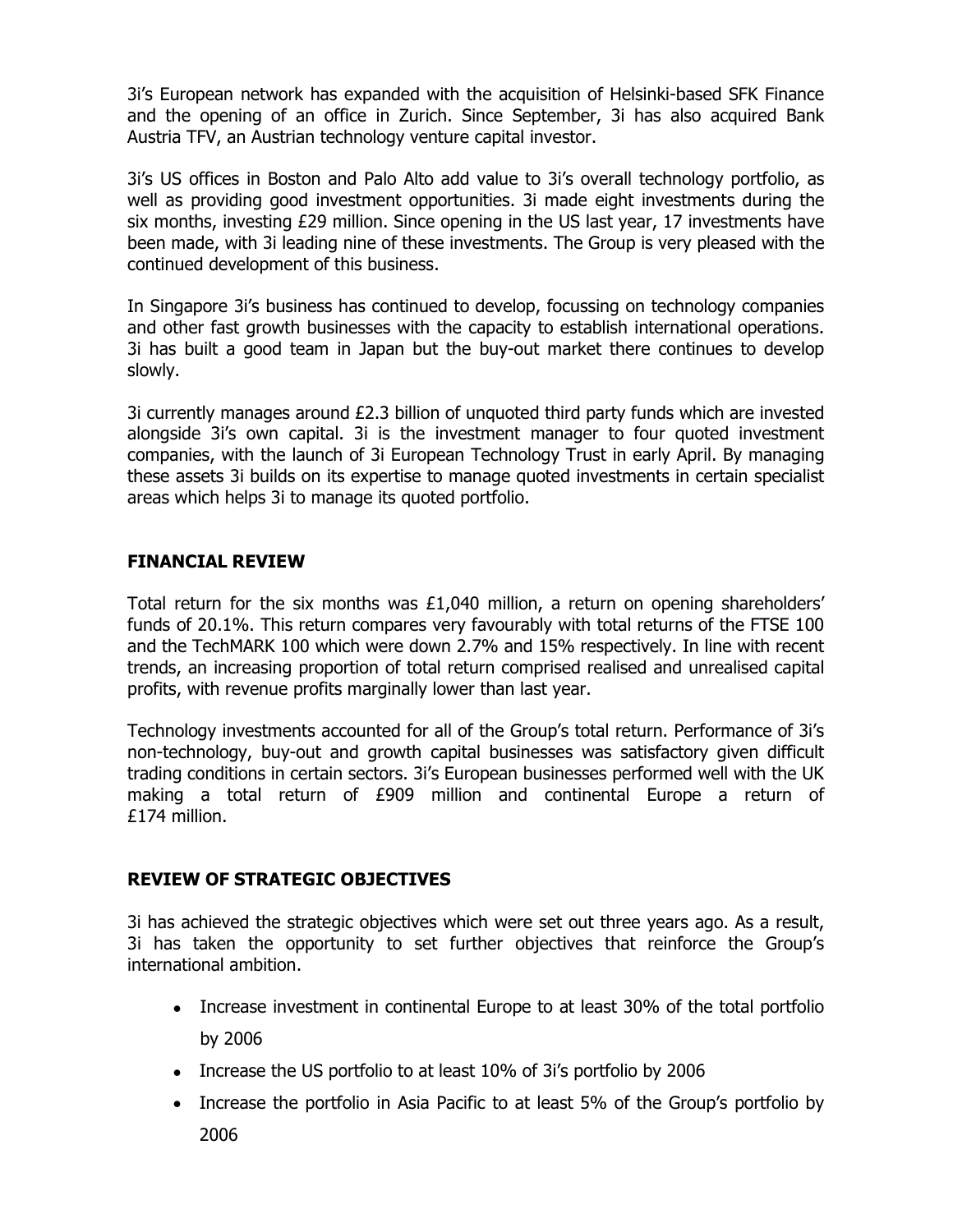- Continued innovation in the UK to maintain 3i's market leading position

3i has exceeded the objectives set for investment in technology companies. The investment policy is to invest in growth companies and it is becoming increasingly difficult to define those which are technology businesses and those whose growth will be driven by the application of new technology. For this reason, a specific technology objective has not been reset.

Brian Larcombe commented: "3i has achieved good results and the Group continues to develop its international network, making significant progress in key markets. Investment activity and realisations since 30 September have continued at a high level."

- ends -

| For further information, please contact: |                    |
|------------------------------------------|--------------------|
| Brian Larcombe, Chief Executive          | Tel: 020 7975 3386 |
| 3i Group plc                             |                    |
| Michael Queen, Finance Director          | Tel: 020 7975 3400 |
| 3i Group plc                             |                    |
| Liz Hewitt, Director Corporate Affairs   | Tel: 020 7975 3283 |
| 3i plc                                   |                    |
| Issued by:                               |                    |
| <b>Philip Gawith</b>                     | Tel: 020 7379 5151 |
| The Maitland Consultancy                 |                    |

### **Notes to Editors:**

3i brings capital, knowledge and connections to the creation and development of businesses around the world. It invests in a wide range of opportunities from start-ups to buy-outs and buy-ins, focusing on businesses with high growth potential and strong management.

3i invests in businesses across three continents through local investment teams in Europe, Asia Pacific and the USA. To date, 3i has invested almost £13 billion (including co-investment funds). In the six months to September 2000, an average of £7.2 million (including co-investment funds) was invested each working day. 3i's current investment portfolio is valued at almost £7 billion.

The Interim Results press release, the presentation and speeches given by Brian Larcombe, chief executive and Michael Queen, finance director, announcing the Interim Results will be published from 10:00: 23 November 2000 on 3i's website: www.3i.com/investor.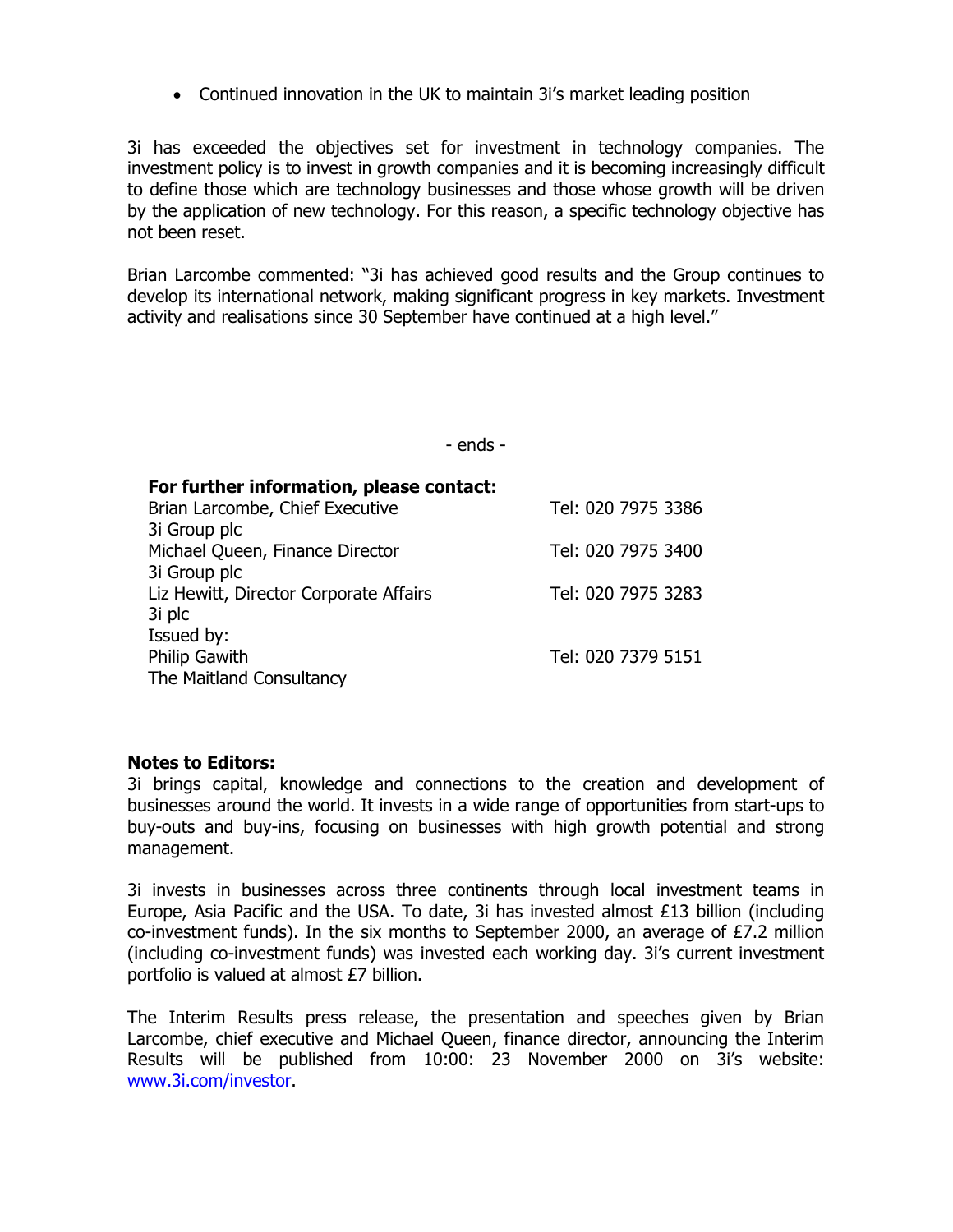# **CHAIRMAN'S STATEMENT**

3i achieved good results for the six months to 30 September 2000, generating a total return of £1,040 million, a return of 20% on opening shareholders' funds. The Directors have announced an interim dividend of 4.9p, an increase of 6.5% over last year.

Worldwide venture capital markets have continued to grow at a fast rate. Against this backdrop, 3i's international expansion has continued, both organically and through acquisition. In May, we opened an office in Zurich, our first in Switzerland, and in June acquired one of Finland's leading venture capital investors, SFK Finance. Since 30 September, we have established 3i Austria through the acquisition of Bank Austria TFV, a specialist high technology venture capital investor. By building our international network we can deliver specialist knowledge and skills in our main markets in Europe, the US and Asia Pacific.

Looking forward, economic fundamentals in the countries in which we operate are sound and this creates a positive medium term outlook. Despite this, we have seen volatility in quoted markets which may continue and this has created uncertainty and a fall in confidence in certain sectors. We are committed to investing in unquoted growth companies that provide good investment returns irrespective of fluctuating quoted markets.

We have achieved the strategic objectives which were set out three years ago. As a result, we have taken the opportunity to set further objectives which reinforce our international ambitions.

Sir George Russell CBE **Chairman** 

22 November 2000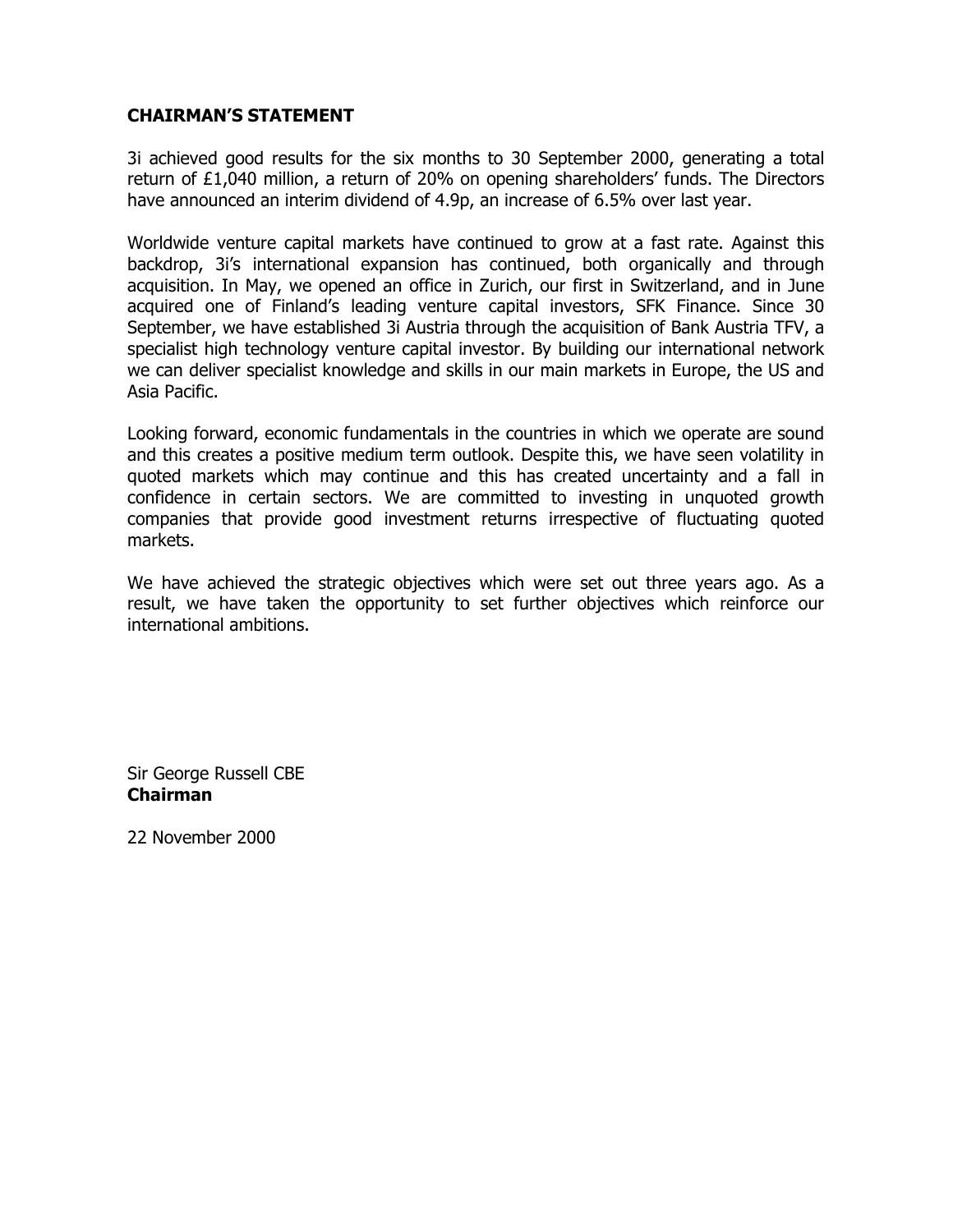## **OPERATING and FINANCIAL REVIEW**

I am pleased with 3i's performance in the six months to 30 September and particularly with the progress that we have made in building the business. 3i's international network is enabling us to invest in exciting businesses across the world and to achieve good returns from these investments.

**Performance** 3i achieved a total return of £1,040 million, largely from increases in the value of investments in our technology portfolio and from strong realisations. A feature of the six months is that a small number of IPOs, in the communications, healthcare and software and computer services sectors, made a significant contribution to the total return. Performance across the portfolio was mixed, with a number of companies experiencing difficult trading conditions.

Market growth in Europe, combined with the expansion of our operations in the US and Asia Pacific, has resulted in higher investment. We invested £902 million (1999: £532 million) in 440 businesses of which 62% was in technology businesses and £352 million was in continental Europe.

**Strategy** Our objective is to be the leading international venture capital company with a strong position in all of the major venture capital markets. Our strategy to achieve this objective is to expand our international network and combine this local strength with specialist sector knowledge. International expansion enables 3i to take advantage of the growth in venture capital markets and to use our scale and network as a unique competitive advantage.

Three years ago we announced a number of strategic objectives for 3i which we have now achieved. I think all our staff can be proud of this success. As a result, we are now setting new objectives.

In the UK, we aim to maintain the leading position we have held for many years through continued innovation and customer focus.

We continue to see continental Europe as a major growth market and have further expanded our network. We are now planning to increase our activity so that at least 30% of the total portfolio will be in continental Europe by 2006.

The US is the world's leading technology and venture capital market and it is important to have a strong presence in the US. Our business there is developing well and we expect that the US will represent at least 10% of 3i's portfolio by 2006.

The venture capital market in Asia Pacific is much less developed than in the US and Europe. However, there is strong growth and we expect to have around 5% of the Group's portfolio in Asia Pacific by 2006.

We have exceeded the objective which was set for investment in technology companies. Our investment policy is to invest in growth companies and it is becoming increasingly difficult to define those which are technology businesses and those whose growth will be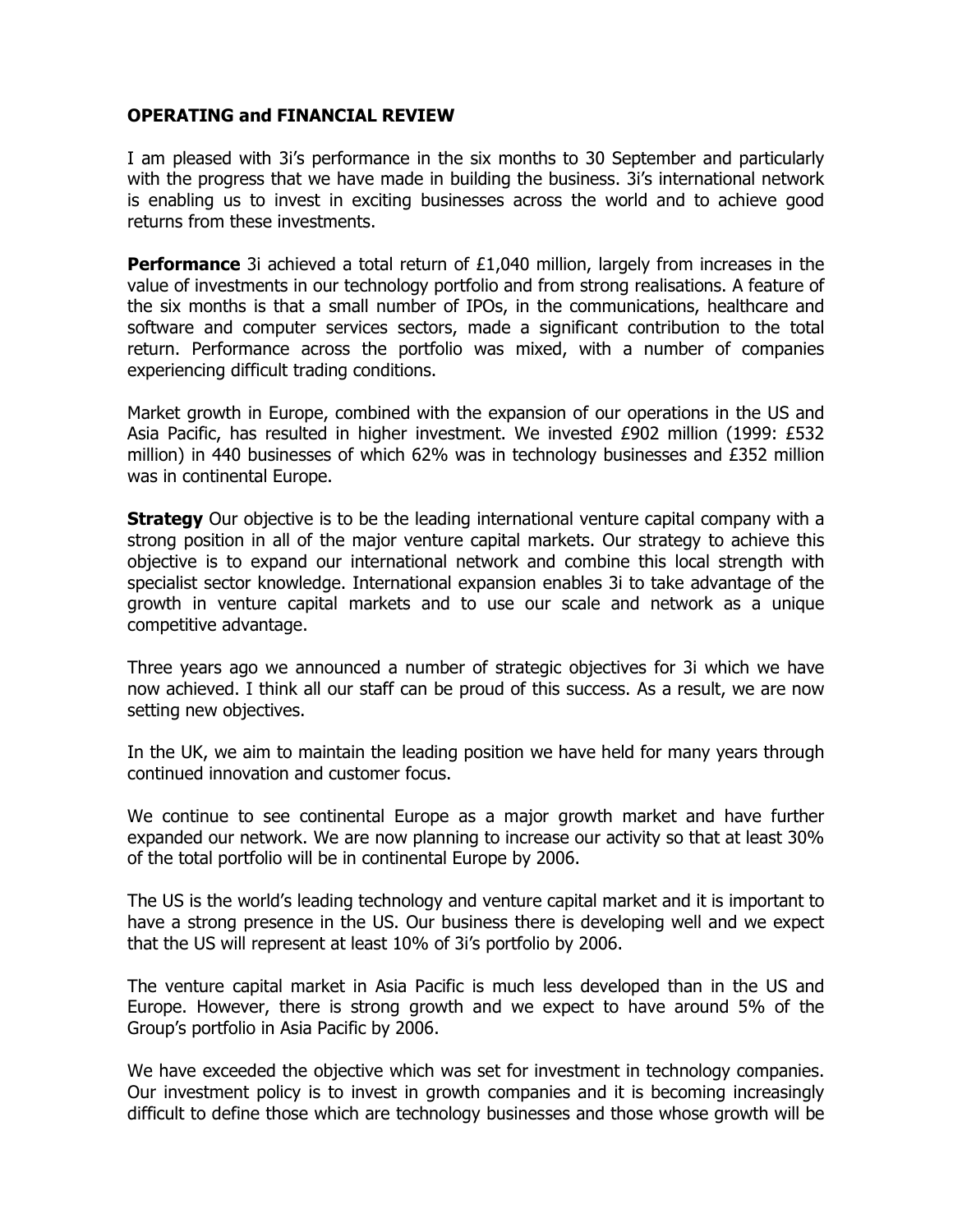driven by application of new technologies. For this reason, we have not reset a specific technology objective.

These objectives underline our commitment to grow our international activities and they provide guidance for the future direction of the business.

### **Operating Review**

**Europe** In Europe, we invested £863 million compared with £524 million last year. Investment in European technology companies continued to increase, with £523 million invested in 299 companies across a broad range of sectors.

Although there have been lower levels of activity in the buy-out market, overall we made more investments. The average size of these investments was also higher and we invested £300 million (1999: £202 million) in total.

In the UK, investment rose to  $£511$  million compared with  $£327$  million in the same period last year. Investment in continental Europe increased by 79% to £352 million, with particularly strong growth in Germany and Spain.

Quoted markets were receptive to good quality technology IPOs for most of the period. There were 27 IPOs of 3i backed companies in Europe compared with 17 in the whole of the previous financial year. Of these IPOs, 12 were in the UK and 10 were in Germany. There were 67 trade sales compared with 59 in the same period last year.

Our European network has expanded with the acquisition of Helsinki-based SFK Finance and the opening of an office in Zürich. Since September, we have also acquired Bank Austria TFV, an Austrian technology venture capital investor.

**USA** Our offices in Palo Alto and Boston add value to our overall technology portfolio, as well as providing good investment opportunities. We made eight investments in the six months, investing £29 million. Since opening our offices in the US last year, we have made 17 investments and are the leading investor in nine of them. We are very pleased with the continued development of this business.

**Asia Pacific** In Singapore, our business has continued to develop, focussing on technology companies and other fast growth businesses with the capacity to establish international operations. We have built a good team in Japan but the buy-out market there continues to develop slowly.

**Funds under management** 3i currently manages around £2.3 billion of unquoted third party funds which are invested alongside 3i's own capital.

3i is the investment manager to four quoted investment companies, with the launch of 3i European Technology Trust in early April. By managing these assets we build our expertise to manage quoted investments in certain specialist areas which helps us to manage our own quoted portfolio.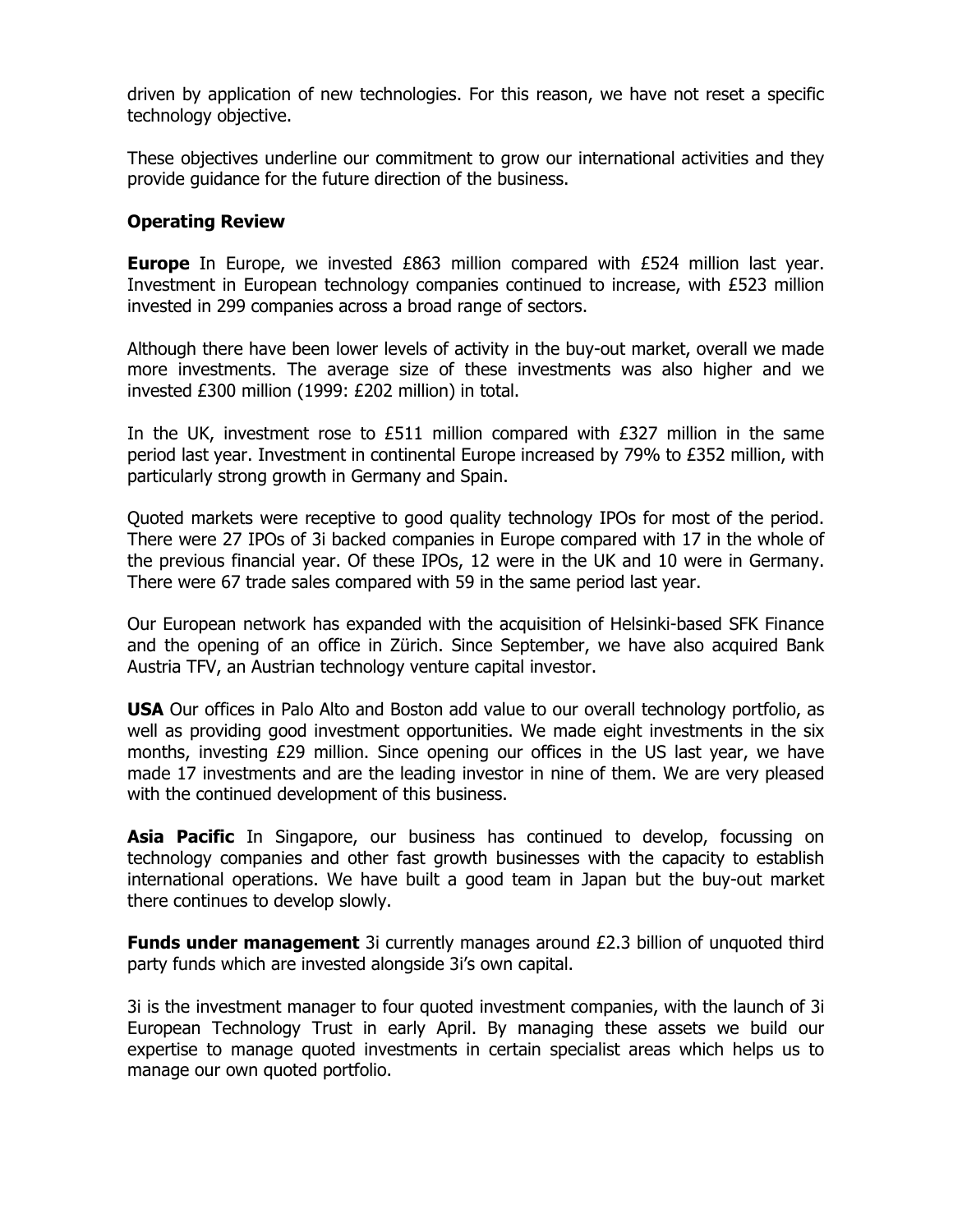### **Financial Review**

**Total Return** Total return for the six months was £1,040 million, a return on opening shareholders' funds of 20.1%. This return compares very favourably with total returns of the FTSE100 and the TechMARK 100 indices which were down 2.7% and 15.0% respectively. In line with recent trends, an increasing proportion of total return comprised realised and unrealised capital profits, with revenue profits marginally lower than last year.

Returns generated by technology investments accounted for all of the Group's total return. Performance of our non-technology, buy-out and growth capital businesses was satisfactory given the difficult trading conditions in certain sectors. Our European businesses have performed well with the UK making a total return of £909 million and continental Europe a return of £174 million.

**Revenue Profit** Revenue profit after tax was £69 million, £1 million lower than last year. The increased focus on technology investments resulted in lower underlying income yields and equity dividend income included some large dividends received on the sale of investments. Fee income for the six months increased to  $E35$  million (1999:  $E24$  million), as a result of a rise in fees received from the management of unquoted and quoted funds.

Total administrative expenses increased to  $E78$  million from  $E57$  million, because of our continued international expansion and the inclusion for the first time of the operating costs of newly acquired businesses in Finland and Germany. Costs are allocated between capital and revenue based on the expected future split of returns, between capital gains and income. Following a review, the expected proportion of returns in the form of capital has been increased from 70% to 80%, in accordance with increasing investment in technology companies which generate higher capital returns. The expenses allocated to the capital reserve have increased from £15 million to £26 million. Despite the cost increase, net costs (costs less fees received) as a percentage of shareholders' funds are lower than last year.

**Realised Capital Profits** Realised profits on the sale of investments were significantly higher at £302 million compared with £58 million in the first half of last year. This was mainly as a result of the sale of part of our holding in investments that achieved an IPO during the period. Proceeds from the sale of equity investments amounted to  $E713$ million (1999: £280 million). The average uplift over the book value at 31 March 2000 achieved on the sale of equity investments was 79% (1999: 39%). Profit over cost amounted to £570 million, an uplift of 400% over cost.

**Unrealised Value Growth** As a result of difficult trading conditions, we have reduced the valuation of the portfolio by £144 million in respect of companies we consider may fail (1999: £85 million). Despite this, the value of companies held throughout the period increased by  $E712$  million. This is due mainly to a relatively small number of technology investments.

**Balance Sheet and Cash Flow** The valuation of the Group's investment portfolio has increased by £919 million to £7.1 billion. An increasing trend has been the IPO of technology companies at an earlier stage in their life cycle, leading to venture capital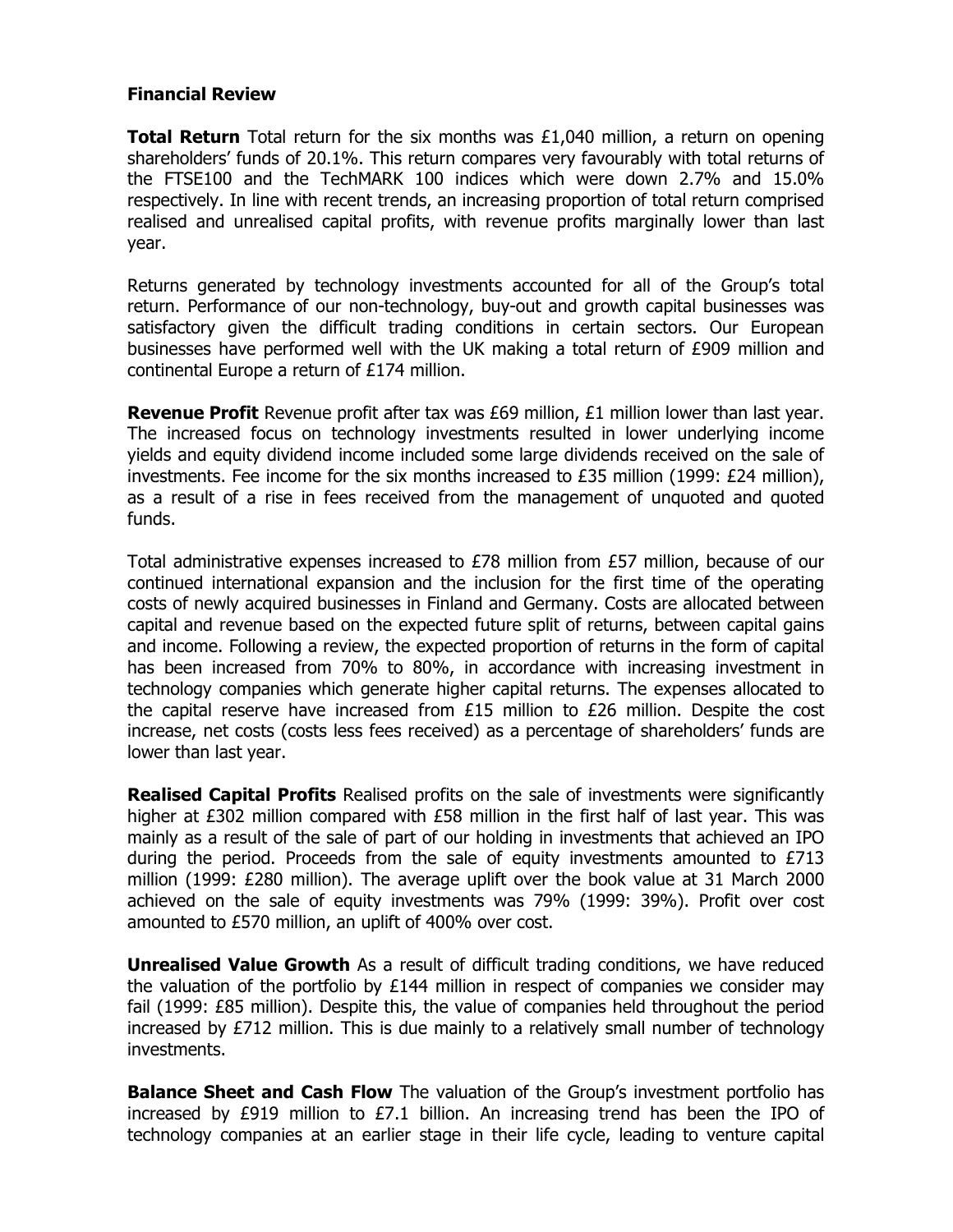businesses having larger proportions of their portfolios in quoted stocks. As a result of this, 3i's quoted portfolio (including those companies quoted on secondary markets) has increased to £2.3 billion.

Since 30 September 2000 quoted markets have been volatile with technology companies seeing falls in their share prices. If 3i's £2.3 billion quoted portfolio was adjusted for market movements up to 22 November its value would be approximately £575 million lower. A schedule of the ten largest investments is included in this report. These are all investments in technology based companies in which 3i invested when they were much smaller unquoted companies. The analysis given at the end of this announcement provides a more complete picture of the portfolio as a whole.

A net cash inflow of £133 million (1999: £64 million) resulted from record proceeds on the sale of investments which exceeded investment for the six months. Gearing has fallen to 17%, as a result of the increase in the valuation of the portfolio and the consequent increase in shareholders' funds relative to debt.

**Summary** 3i has achieved good results for the six months to 30 September 2000. The Group continues to develop its international network, making significant progress in key markets. Investment activity and realisations since 30 September have continued at a high level.

Brian Larcombe **Chief Executive** 

22 November 2000

- ends -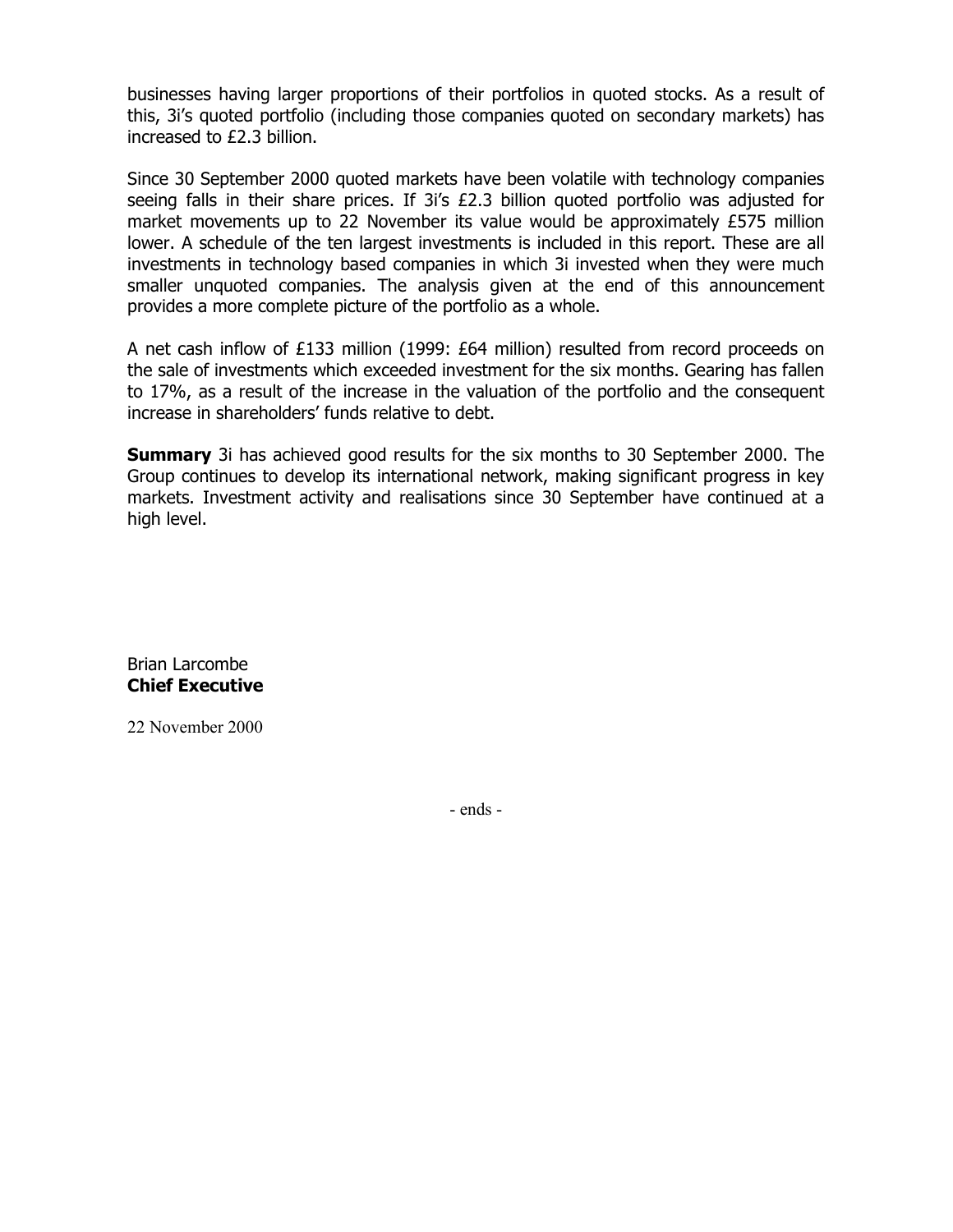# **Consolidated statement of total return for the six months to 30 September 2000**

|                                                                        | 6 months to 30 September 2000 |         | 6 months to 30 September 1999 |                | 12 months to 31 March 2000 |                |                             |                             |                          |
|------------------------------------------------------------------------|-------------------------------|---------|-------------------------------|----------------|----------------------------|----------------|-----------------------------|-----------------------------|--------------------------|
|                                                                        |                               |         |                               | (as restated)* |                            |                |                             |                             |                          |
|                                                                        |                               |         | (unaudited)                   |                |                            | (unaudited)    |                             |                             | (audited)                |
|                                                                        | Revenue                       | Capital | Total                         | Revenue<br>£m  | Capital                    | Total<br>£m    | Revenue<br>£m               | Capital                     | Total                    |
|                                                                        | £m                            | £m      | £m                            |                | £m                         |                |                             | £m                          | £m                       |
| Capital profits                                                        |                               |         |                               |                |                            |                |                             |                             |                          |
| Net realised profits over<br>opening valuation<br>Net unrealised value |                               | 302     | 302                           |                | 58                         | 58             |                             | 350                         | 350                      |
| growth in the period                                                   |                               | 712     | 712                           |                | 185                        | 185            |                             | 1,167                       | 1,167                    |
|                                                                        |                               | 1,014   | 1.014                         |                | 243                        | 243            |                             | 1,517                       | 1,517                    |
| Total operating income                                                 |                               |         |                               |                |                            |                |                             |                             |                          |
| before interest payable                                                | 182                           |         | 182                           | 165            |                            | 165            | 325                         |                             | 325                      |
| Interest payable                                                       | (59)                          | (1)     | (60)                          | (51)           | $\overline{a}$             | (51)           | (104)                       | (1)                         | (105)                    |
|                                                                        | 123                           | 1,013   | 1,136                         | 114            | 243                        | 357            | 221                         | 1,516                       | 1,737                    |
| Administrative expenses                                                | (52)                          | (26)    | (78)                          | (42)           | (15)                       | (57)           | (102)                       | (33)                        | (135)                    |
| Amortisation of goodwill                                               | $\overline{\phantom{a}}$      | (8)     | (8)                           | ٠              |                            |                |                             | (2)                         | (2)                      |
| Return before tax and<br>currency translation                          |                               |         |                               |                |                            |                |                             |                             |                          |
| adjustment                                                             | 71                            | 979     | 1,050                         | 72             | 228                        | 300            | 119                         | 1,481                       | 1,600                    |
| Tax                                                                    | (2)                           | (9)     | (11)                          | (2)            | (5)                        | (7)            | (4)                         | (13)                        | (17)                     |
| Return for the period before<br>currency translation                   |                               |         |                               |                |                            |                |                             |                             |                          |
| adjustment<br>Currency translation                                     | 69                            | 970     | 1,039                         | 70             | 223                        | 293            | 115                         | 1,468                       | 1,583                    |
| adjustment                                                             | (7)                           | 8       | 1                             | 6              | (4)                        | $\overline{2}$ | 4                           | (8)                         | (4)                      |
| Total return                                                           | 62                            | 978     | 1,040                         | 76             | 219                        | 295            | 119                         | 1,460                       | 1,579                    |
| Total return per share                                                 |                               |         |                               |                |                            |                |                             |                             |                          |
| Basic (pence)                                                          | 10.2p                         | 161.7p  | 171.9p                        | 12.7p          | 36.8p                      | 49.5p          | 19.9p                       | 244.1p                      | 264.0p                   |
| Diluted (pence)                                                        | 10.1p                         | 159.5p  | 169.6p                        | 12.6p          | 36.4p                      | 49.0p          | 19.7p                       | 241.7p                      | 261.4p                   |
|                                                                        |                               |         |                               |                |                            |                |                             |                             |                          |
|                                                                        |                               |         |                               |                |                            |                | 6 months to<br>30 September | 6 months to<br>30 September | 12 months to<br>31 March |
|                                                                        |                               |         |                               |                |                            |                | 2000<br>(unaudited)         | 1999<br>(unaudited)         | 2000<br>(audited)        |
| Movement in shareholders' funds                                        |                               |         |                               |                |                            |                | £m                          | £m                          | £m                       |
| <b>Opening balance</b>                                                 |                               |         |                               |                |                            |                | 5,174                       | 3,604                       | 3,604                    |
| <b>Revenue return</b>                                                  |                               |         |                               |                |                            |                | 62                          | 76                          | 119                      |
| Capital return                                                         |                               |         |                               |                |                            |                | 978                         | 219                         | 1,460                    |
| <b>Total return</b>                                                    |                               |         |                               |                |                            |                | 1,040                       | 295                         | 1,579                    |
| <b>Dividends</b>                                                       |                               |         |                               |                |                            |                | (29)                        | (27)                        | (72)                     |
| Proceeds of issues of shares                                           |                               |         |                               |                |                            |                | 12                          | 6                           | 63                       |
| Movement in the period                                                 |                               |         |                               |                |                            |                | 1,023                       | 274                         | 1,570                    |
| <b>Closing balance</b>                                                 |                               |         |                               |                |                            |                | 6.197                       | 3.878                       | 5.174                    |

\* as restated to reflect the adoption of Financial Reporting Standard 16 – Current Tax.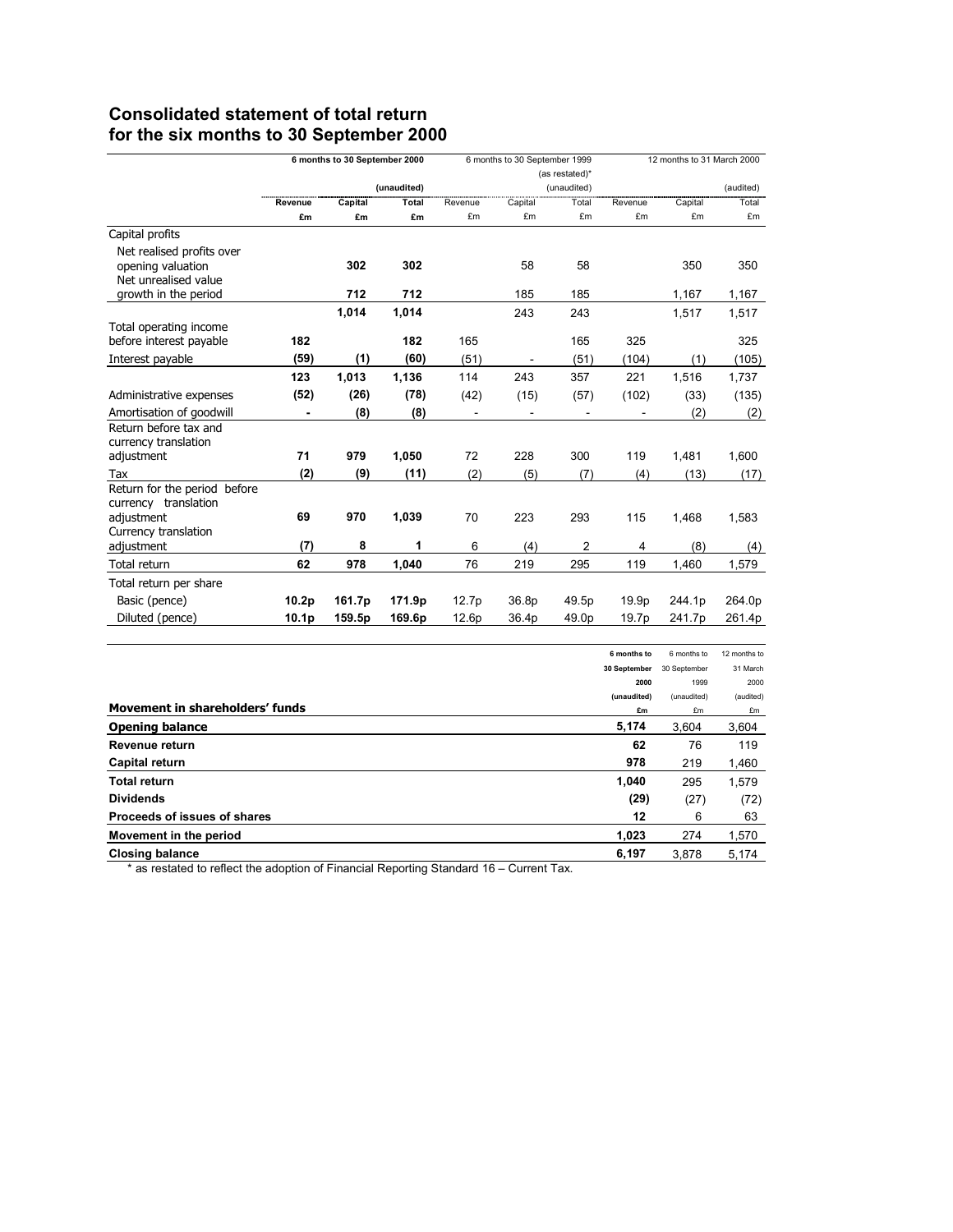# **Consolidated revenue statement for the six months to 30 September 2000**

|                                          | 6 month to        | 6 month to        | 12 months to    |
|------------------------------------------|-------------------|-------------------|-----------------|
|                                          | 30 September      | 30 September      | 31 March        |
|                                          | 2000              | 1999              | 2000            |
|                                          |                   | (as restated)*    |                 |
|                                          | (unaudited)<br>£m | (unaudited)<br>£m | (audited)<br>£m |
|                                          |                   |                   |                 |
| Interest receivable on loan investments  | 51                | 46                | 87              |
| <b>Fixed rate dividends</b>              | 12                | 17                | 34              |
| Other interest receivable                | 20                | 14                | 31              |
| Interest payable                         | (59)              | (51)              | (104)           |
| Net interest income                      | 24                | 26                | 48              |
| Dividend income from equity shares       | 64                | 63                | 117             |
| Income from joint ventures               | (1)               |                   | (1)             |
| Fees receivable                          | 35                | 24                | 55              |
| Other operating income                   | 1                 | 1                 | 2               |
| <b>Total operating income</b>            | 123               | 114               | 221             |
| <b>Administrative expenses</b>           | (52)              | (42)              | (102)           |
| Profit on ordinary activities before tax | 71                | 72                | 119             |
| Tax on profit on ordinary activities     | (2)               | (2)               | (4)             |
| Revenue profit for the period            | 69                | 70                | 115             |
| <b>Dividends</b>                         |                   |                   |                 |
| Interim                                  | (29)              | (27)              | (27)            |
| Final                                    |                   |                   | (45)            |
| Revenue profit retained for the period   | 40                | 43                | 43              |
| Dividends per share (pence)              | 4.9p              | 4.6 <sub>p</sub>  | 12.2p           |
| Earnings per share                       |                   |                   |                 |
| Basic (pence)                            | 11.5p             | 11.7p             | 19.3p           |
| Diluted (pence)                          | 11.3p             | 11.6p             | 19.1p           |
|                                          |                   |                   |                 |

\* as restated to reflect the adoption of Financial Reporting Standard 16 – Current Tax.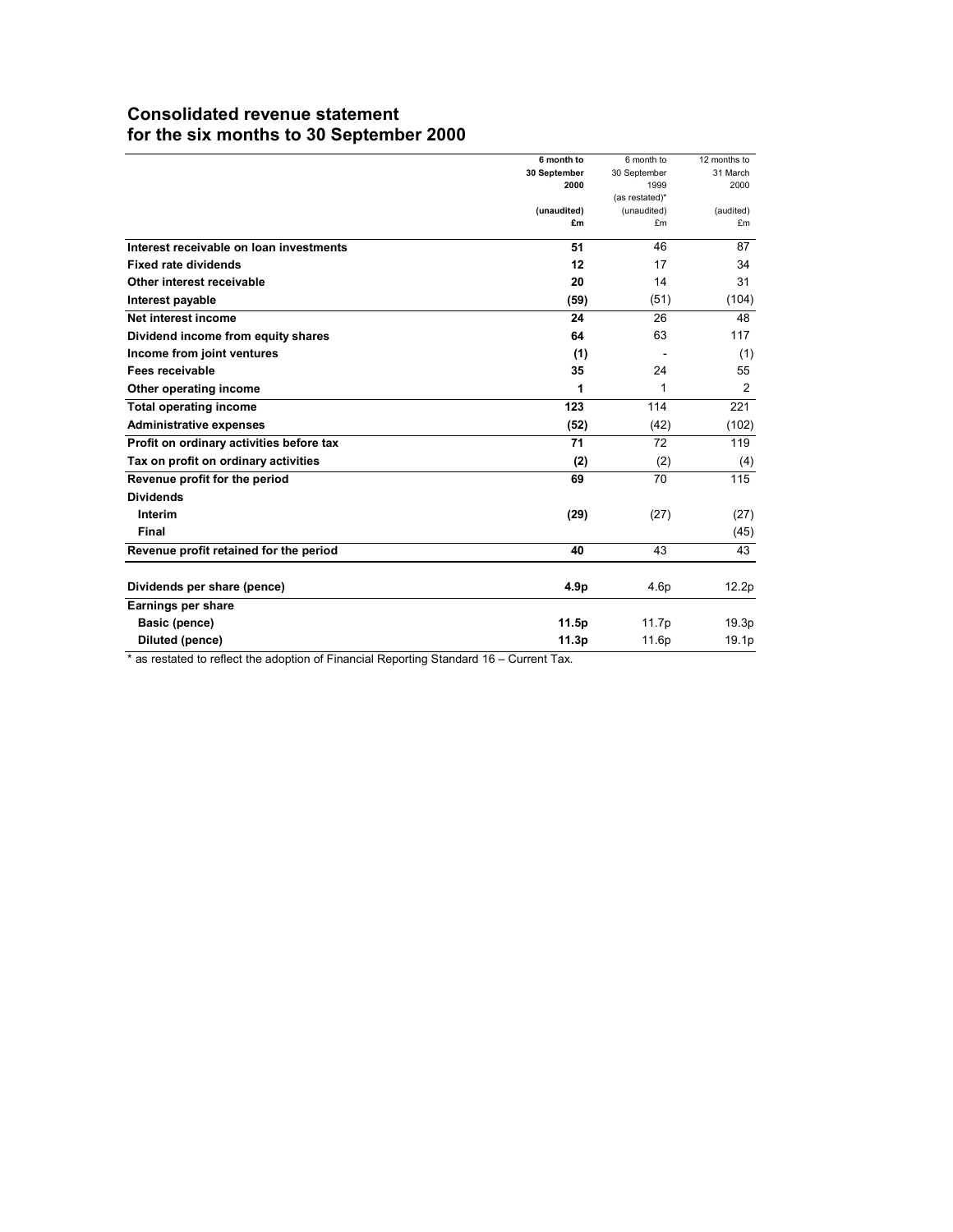# **Consolidated balance sheet as at 30 September 2000**

|                                                                                                   | 30 September |                   | 30 September |                   |       | 31 March        |
|---------------------------------------------------------------------------------------------------|--------------|-------------------|--------------|-------------------|-------|-----------------|
|                                                                                                   |              | 2000              |              | 1999              |       | 2000            |
| <b>Assets</b>                                                                                     | £m           | (unaudited)<br>£m | £m           | (unaudited)<br>£m | £m    | (audited)<br>£m |
| Treasury bills and other eligible bills                                                           |              |                   |              | 16                |       |                 |
| Loans and advances to banks                                                                       |              | 515               |              | 348               |       | 478             |
| Debt securities held for treasury purposes                                                        |              | 237               |              | 166               |       | 191             |
| Debt securities and other fixed income<br>securities held as financial fixed asset<br>investments |              |                   |              |                   |       |                 |
| <b>Loan investments</b>                                                                           | 1,363        |                   | 1,120        |                   | 1,292 |                 |
| <b>Fixed income shares</b>                                                                        | 504          |                   | 668          |                   | 594   |                 |
| <b>Equity shares</b>                                                                              |              |                   |              |                   |       |                 |
| Listed                                                                                            | 1,869        |                   | 753          |                   | 1,304 |                 |
| <b>Unlisted</b>                                                                                   | 3,355        |                   | 2,193        |                   | 2,982 |                 |
|                                                                                                   |              | 7,091             |              | 4,734             |       | 6,172           |
| Interests in joint ventures                                                                       |              | 55                |              | 62                |       | 122             |
| Goodwill                                                                                          |              | 72                |              |                   |       | 76              |
| <b>Tangible fixed assets</b>                                                                      |              | 54                |              | 47                |       | 53              |
| Other assets                                                                                      |              | 253               |              | 200               |       | 189             |
| <b>Total assets</b>                                                                               |              | 8,277             |              | 5,573             |       | 7.281           |
| Liabilities                                                                                       |              |                   |              |                   |       |                 |
| Deposits by banks                                                                                 |              | 140               |              | 83                |       | 190             |
| Debt securities in issue                                                                          |              | 1,606             |              | 1,416             |       | 1,613           |
| <b>Other liabilities</b>                                                                          |              | 285               |              | 196               |       | 271             |
| <b>Subordinated liabilities</b>                                                                   |              | 49                |              |                   |       | 33              |
|                                                                                                   |              | 2,080             |              | 1,695             |       | 2,107           |
| Share capital                                                                                     |              | 303               |              | 299               |       | 302             |
| Share premium and redemption reserve                                                              |              | 328               |              | 263               |       | 317             |
| <b>Capital reserve</b>                                                                            |              | 5,319             |              | 3,100             |       | 4,341           |
| Revenue reserve                                                                                   |              | 247               |              | 216               |       | 214             |
| Shareholders' funds                                                                               |              | 6,197             |              | 3,878             |       | 5,174           |
| <b>Total liabilities</b>                                                                          |              | 8,277             |              | 5,573             |       | 7,281           |
| Net asset value per share                                                                         |              |                   |              |                   |       |                 |
| <b>Basic (pence)</b>                                                                              |              | 1022p             |              | 650p              |       | 857p            |
| Diluted (pence)                                                                                   |              | 1011p             |              | 645p              |       | 847p            |

**Approved by the Board** 

**22 November 2000**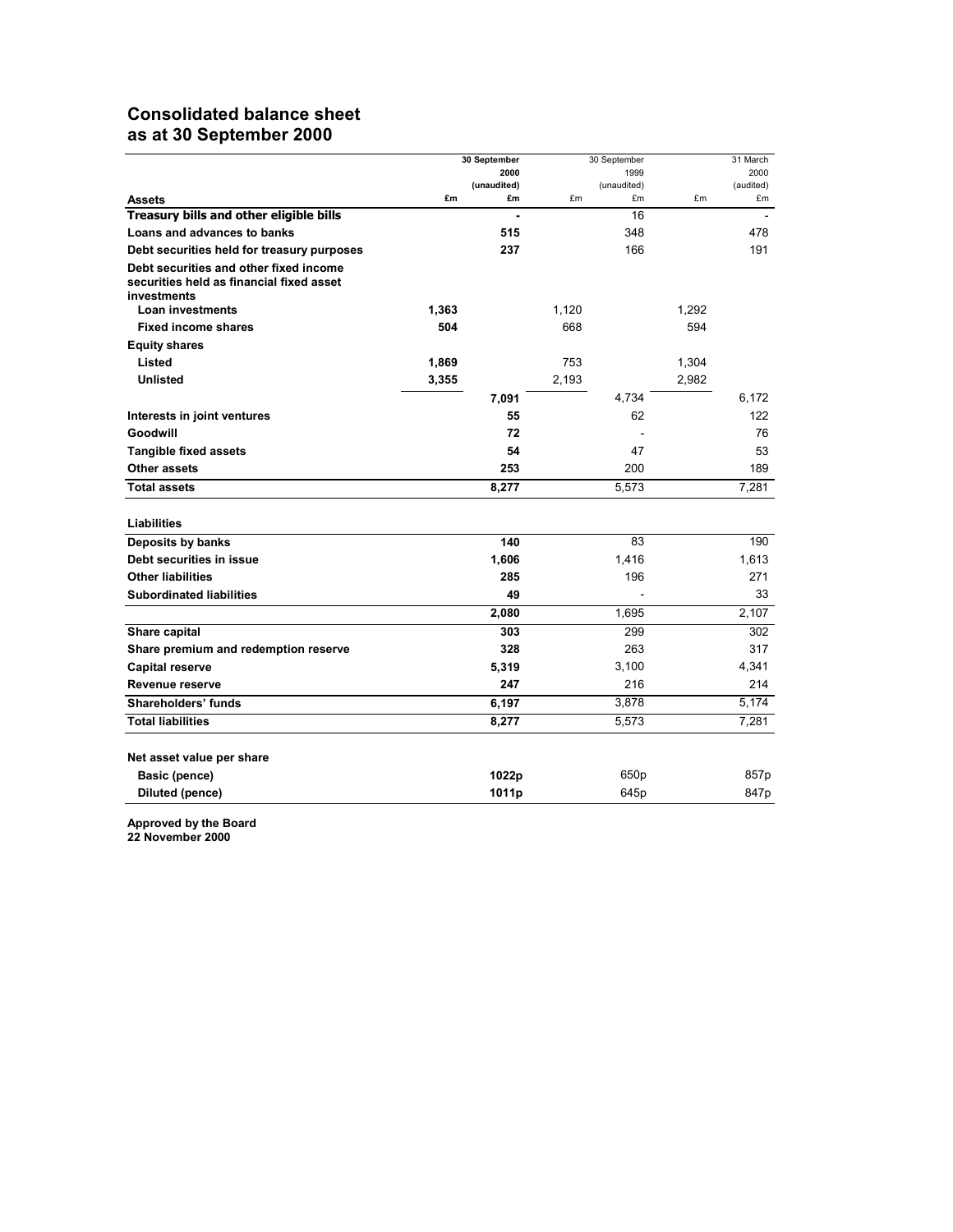# **Consolidated cash flow statement for the six months to 30 September 2000**

|                                                                   | 6 months to         | 6 months       | 12 months      |
|-------------------------------------------------------------------|---------------------|----------------|----------------|
|                                                                   | 30 September        | 30 September   | 31 March       |
|                                                                   | 2000<br>(unaudited) | 1999           | 2000           |
|                                                                   |                     | (unaudited)    | (audited)      |
|                                                                   | £m                  | £m             | £m             |
| <b>Operating activities</b>                                       |                     |                |                |
| Interest received and similar income arising from debt securities |                     |                |                |
| and other fixed income securities held as financial fixed asset   |                     |                |                |
| <b>investments</b>                                                | 56                  | 60             | 114            |
| Other interest received and similar income                        | 19                  | 16             | 35             |
| Interest paid on borrowings                                       | (57)                | (47)           | (103)          |
| Dividends received from equity shares                             | 63                  | 63             | 115            |
| Fees and other net cash receipts                                  | 34                  | 25             | 54             |
| Operating and administrative costs paid                           | (55)                | (60)           | (109)          |
| Net cash inflow from operating activities                         | 60                  | 57             | 106            |
| Taxation (paid)/received                                          | (2)                 | 13             | 19             |
| Capital expenditure and financial investment                      |                     |                |                |
| Investment in equity shares, fixed income shares and loans        | (715)               | (400)          | (1,278)        |
| Sale, repayment or redemption of equity shares, fixed income      |                     |                |                |
| shares and loan investments                                       | 834                 | 441            | 1.162          |
| Investment administrative expenses                                | (26)                | (15)           | (33)           |
| Investment interest paid                                          | (1)                 |                | (1)            |
| Net divestment of joint ventures                                  | 21                  | 6              | $\overline{7}$ |
| Disposal of investment properties                                 | $\mathbf{2}$        | 1              | 4              |
| Purchase of tangible fixed assets                                 | (4)                 | (4)            | (11)           |
| Sale of tangible fixed assets                                     | 1                   |                | 1              |
| Net cash inflow/(outflow) from capital expenditure and financial  |                     |                |                |
| investment                                                        | 112                 | 29             | (149)          |
| <b>Acquisitions</b>                                               |                     |                |                |
| Acquisition of subsidiary undertakings                            | (4)                 |                | (78)           |
| <b>Equity dividends paid</b>                                      | (45)                | (41)           | (69)           |
| <b>Management of liquid resources</b>                             | (81)                | (63)           | (189)          |
| Net cash inflow/(outflow) before financing                        | 40                  | (5)            | (360)          |
| <b>Financing</b>                                                  |                     |                |                |
| Debt due within one year                                          | (19)                | (7)            | 9              |
| Debt due after more than one year                                 | (31)                | 13             | 309            |
| <b>Issue of shares</b>                                            | 12                  | 6              | 64             |
| Net cash (outflow)/inflow from financing                          | (38)                | 12             | 382            |
| Increase in cash                                                  | $\overline{2}$      | $\overline{7}$ | 22             |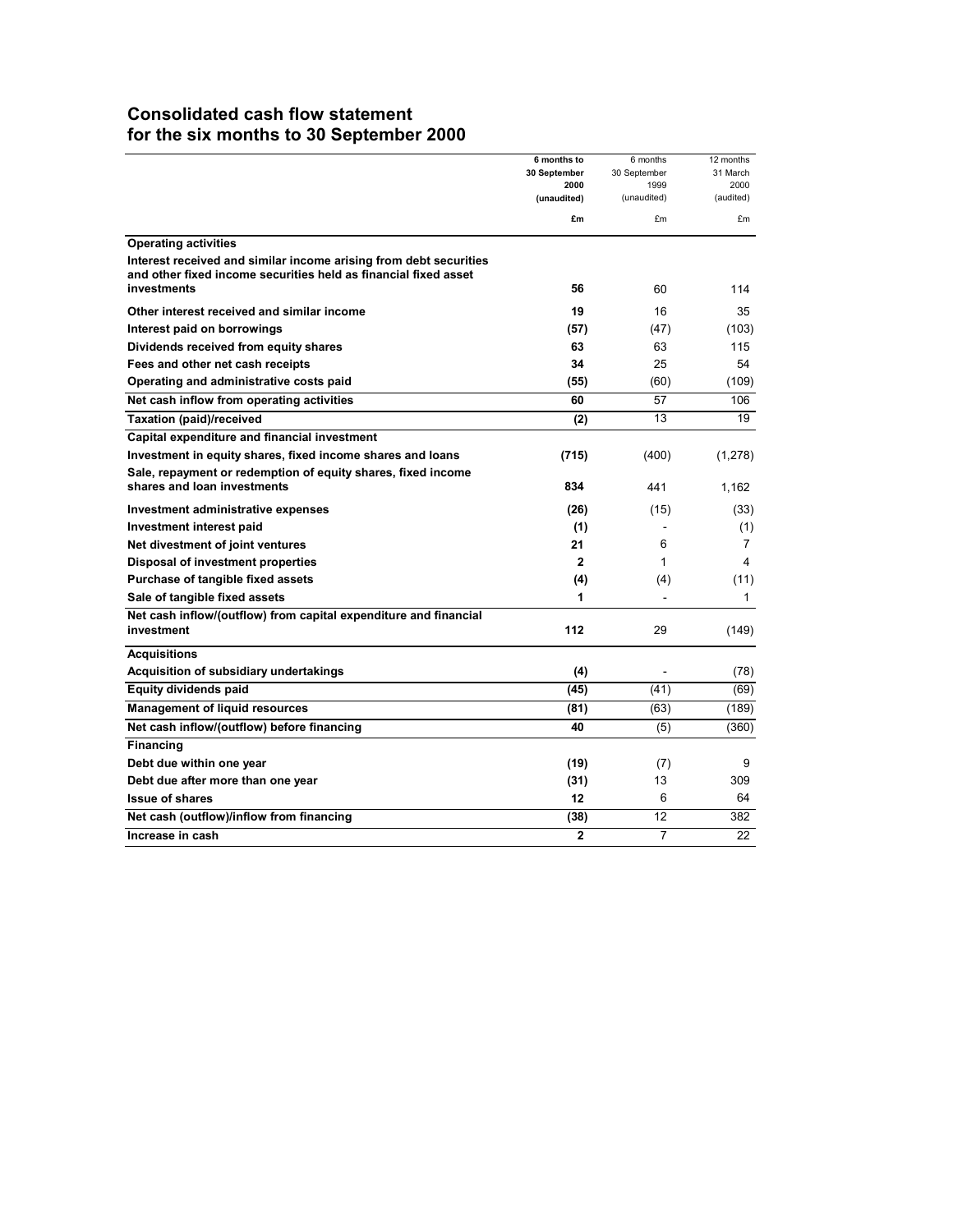# **Notes to the financial statements for the six months to 30 September 2000**

### **1 Reconciliation of revenue profit before tax to net cash inflow from operating activities**

|                                                                   | 6 months to  | 6 months to  | 12 months to |
|-------------------------------------------------------------------|--------------|--------------|--------------|
|                                                                   | 30 September | 30 September | 31 March     |
|                                                                   | 2000         | 1999         | 2000         |
|                                                                   | (unaudited)  | (unaudited)  | (audited)    |
|                                                                   | £m           | £m           | £m           |
| Revenue profit before tax                                         | 71           | 72           | 119          |
| Depreciation of equipment and vehicles                            | 3            | 3            | 6            |
| (Increase) in other assets                                        | (15)         |              | (13)         |
| Tax on investment income included within income from overseas     |              |              |              |
| companies                                                         | (1)          |              | (2)          |
| (Increase) in prepayments and accrued income                      | (19)         | (9)          | (9)          |
| Increase/(decrease) in accruals and deferred income               | 20           | (8)          | 4            |
| Reversal of (profits)/losses of joint ventures less distributions |              |              |              |
| received                                                          |              | (1)          | 1            |
| Loss on sale of tangible fixed assets                             |              |              |              |
| Net cash inflow from operating activities                         | 60           | 57           | 106          |

#### **2 Reconciliation of cash flows to movements in net debt**

|                                                  | 6 months to  | 6 months to  | 12 months to |
|--------------------------------------------------|--------------|--------------|--------------|
|                                                  | 30 September | 30 September | 31 March     |
|                                                  | 2000         | 1999         | 2000         |
|                                                  | (unaudited)  | (unaudited)  | (audited)    |
|                                                  | £m           | £m           | £m           |
| Increase in cash in the period                   | $\mathbf{2}$ | 7            | 22           |
| Cash outflow from management of liquid resources | 81           | 63           | 189          |
| Cash outflow/(inflow) from debt financing        | 66           | (6)          | (309)        |
| Cash (inflow) from subordinated liabilities      | (16)         |              | (9)          |
| Change in net debt from cash flows               | 133          | 64           | (107)        |
| Debt acquired with subsidiary undertakings       |              |              | (23)         |
| Foreign exchange movements                       | (9)          | 2            | (2)          |
| Movement in net debt in the period               | 124          | 66           | (132)        |
| Net debt at start of period                      | (1, 170)     | (1,038)      | (1,038)      |
| Net debt at end of period                        | (1,046)      | (972)        | (1, 170)     |

#### **3 Analysis of net debt**

|                                                                       |          |                | Other    |                          |         |
|-----------------------------------------------------------------------|----------|----------------|----------|--------------------------|---------|
|                                                                       | 1 April  |                | non-cash | Exchange 30 September    |         |
|                                                                       | 2000     | Cash flow      | changes  | movement                 | 2000    |
|                                                                       | £m       | £m             | £m       | £m                       | £m      |
| Cash and deposits repayable on demand                                 | 42       | $\overline{2}$ |          |                          | 44      |
| Treasury bills, other loans, advances and treasury debt<br>securities | 627      | 81             |          | $\overline{\phantom{a}}$ | 708     |
| Deposits and debt securities repayable within one year                | (393)    | 19             | (20)     | (9)                      | (403)   |
| Deposits and debt securities repayable after one year                 | (1, 410) | 47             | 20       | $\overline{\phantom{a}}$ | (1,343) |
| <b>Subordinated liabilities</b>                                       | (33)     | (16)           |          |                          | (49)    |
| <b>Finance leases</b>                                                 | (3)      | ۰              |          |                          | (3)     |
|                                                                       | (1, 170) | 133            |          | (9)                      | (1,046) |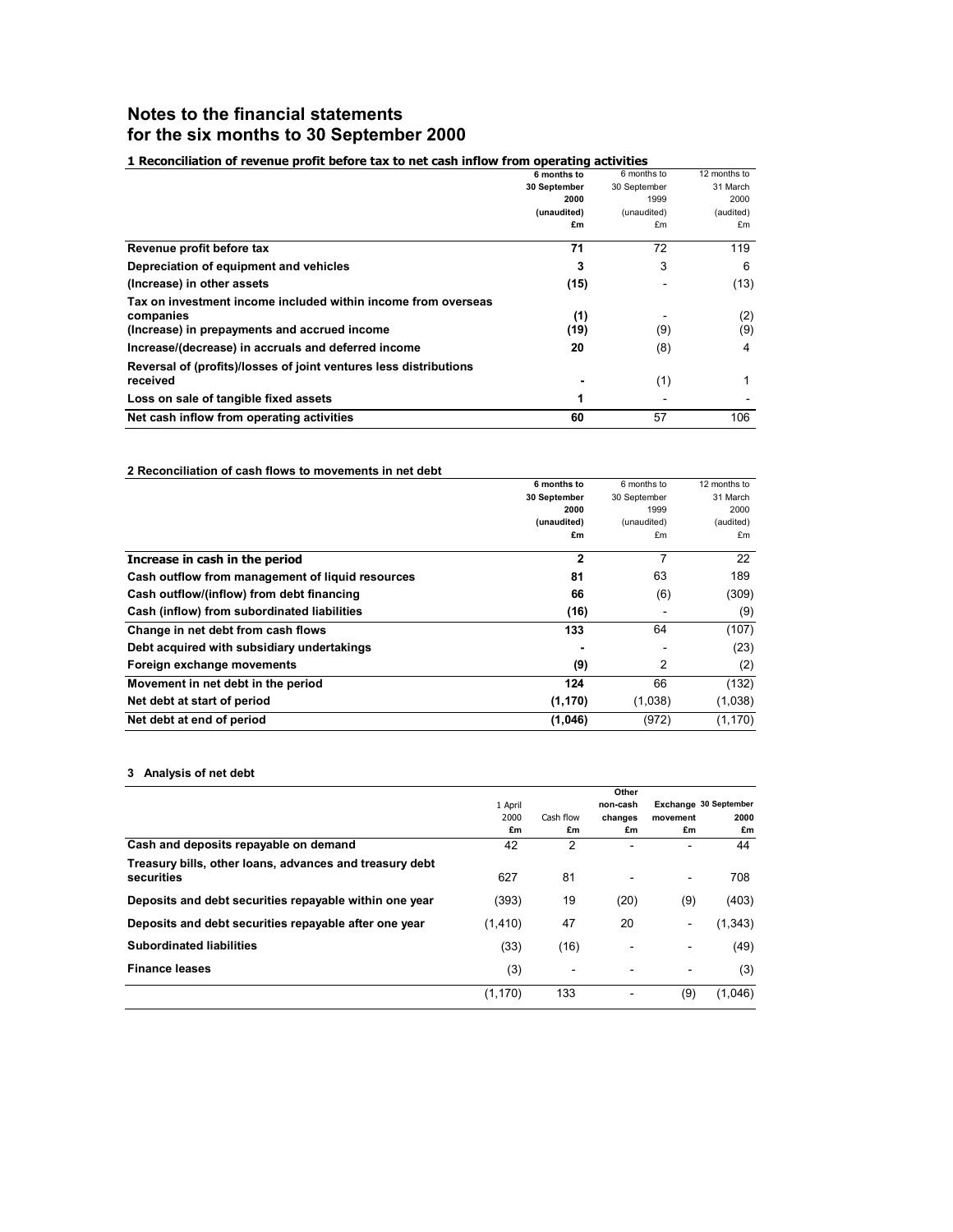### **Basis of preparation and independent review report**

### **Basis of preparation**

The accounting policies used in the preparation of this Interim report are the same as those used in the statutory accounts for the year to 31 March 2000. The Group adopted Financial Reporting Standard 16 – Current Tax – (FRS16) for the year to 31 March 2000. This gave rise to a change in accounting policy. The implementation of FRS16 had no effect on the brought forward reserves of the Group. Certain comparative figures within the consolidated revenue statement for the six months to 30 September 1999 have been restated to reflect the adoption of FRS16. The six month period is treated as a discrete period except in so far as tax in the revenue account is charged on the basis of an estimated annual effective rate.

The figures for the year to 31 March 2000 have been extracted from the accounts filed with the Registrar of Companies on which the auditors issued an unqualified report. This Interim report does not constitute statutory accounts.

### **Independent review report to 3i Group plc**

**Introduction** We have been instructed by the Company to review the financial information and we have read the other information contained in the Interim report and considered whether it contains any apparent misstatements or material inconsistencies with the financial information.

**Directors' responsibilities** The Interim report , including the financial information contained therein, is the responsibility of, and has been approved by the Directors. The Listing Rules of the Financial Services Authority require that the accounting policies and presentation applied to the interim figures should be consistent with those applied in preparing the preceding annual accounts except where any changes, and the reasons for them, are disclosed.

**Review work performed** We conducted our review in accordance with guidance contained in Bulletin 1999/4 issued by the Auditing Practices Board. A review consists principally of making enquiries of group management and applying analytical procedures to the financial information and underlying financial data and based thereon, assessing whether the accounting policies and presentation have been consistently applied unless otherwise disclosed. A review excludes audit procedures such as tests of controls and verification of assets, liabilities and transactions. It is substantially less in scope than an audit performed in accordance with Auditing Standards and therefore provides a lower level of assurance than an audit. Accordingly we do not express an audit opinion on the financial information.

**Review conclusion** On the basis of our review we are not aware of any material modifications that should be made to the financial information as presented for the six months ended 30 September 2000.

**Ernst &Young London 22 November 2000**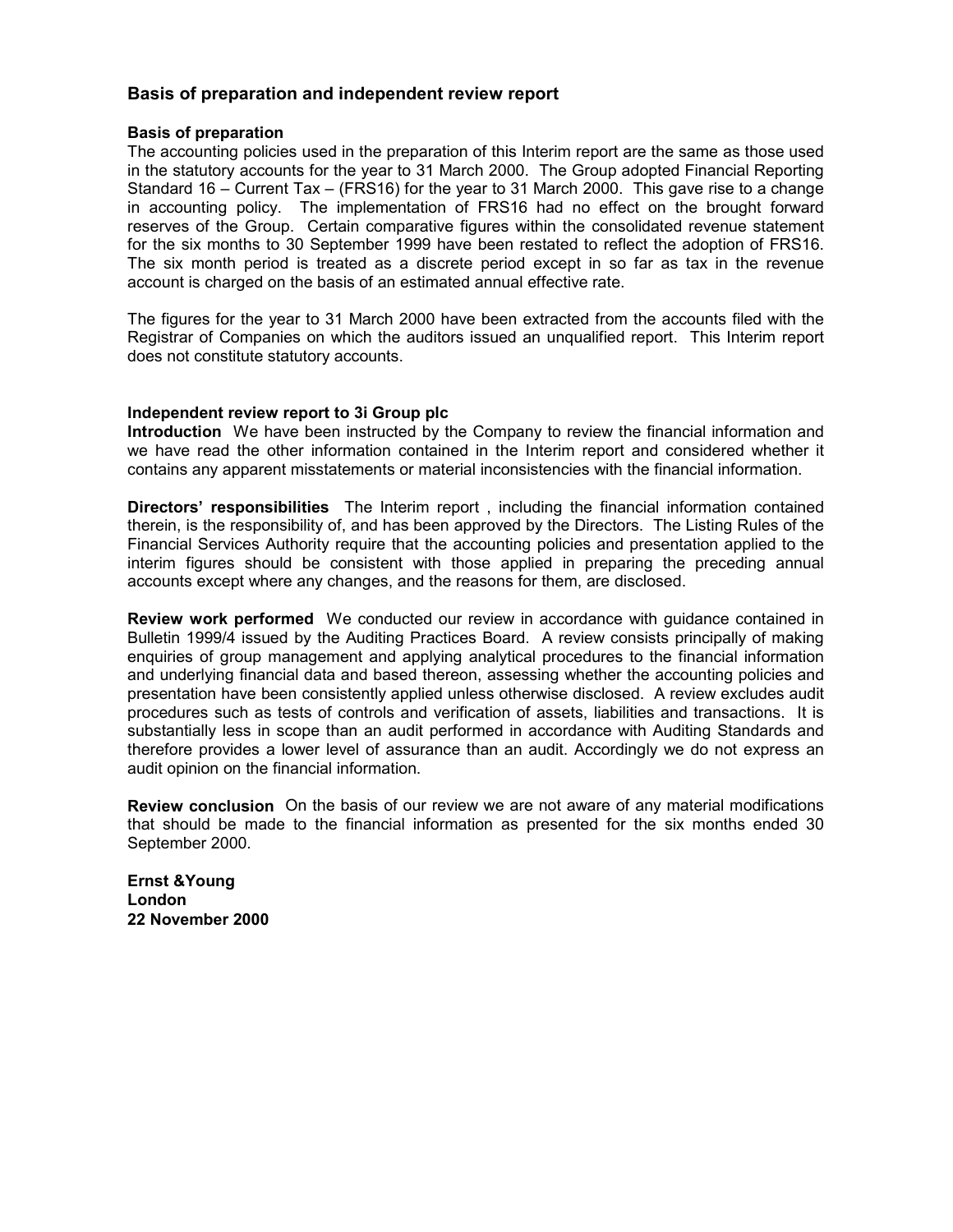### Note 1

The statutory accounts for the year to 31 March 2000 were filed with the Registrar of Companies on 9 October 2000. The auditors' report on those statutory accounts was unqualified and did not contain any statements under Section 237 (2) or (3) of the Companies Act 1985.

### Note 2

The Interim report 2000 will be posted to shareholders on 4 December 2000 and thereafter copies will be available from the Company Secretary, 3i Group plc, 91 Waterloo Road, London SE1 8XP.

### Note 3

The interim dividend will be payable on 10 January 2001 to holders of shares on the register on 8 December 2000. The ex-dividend date will be 4 December 2000

### Note 4

Investment statistics referred to in this announcement relate to investments made by 3i Group and third party co-investment funds unless otherwise stated.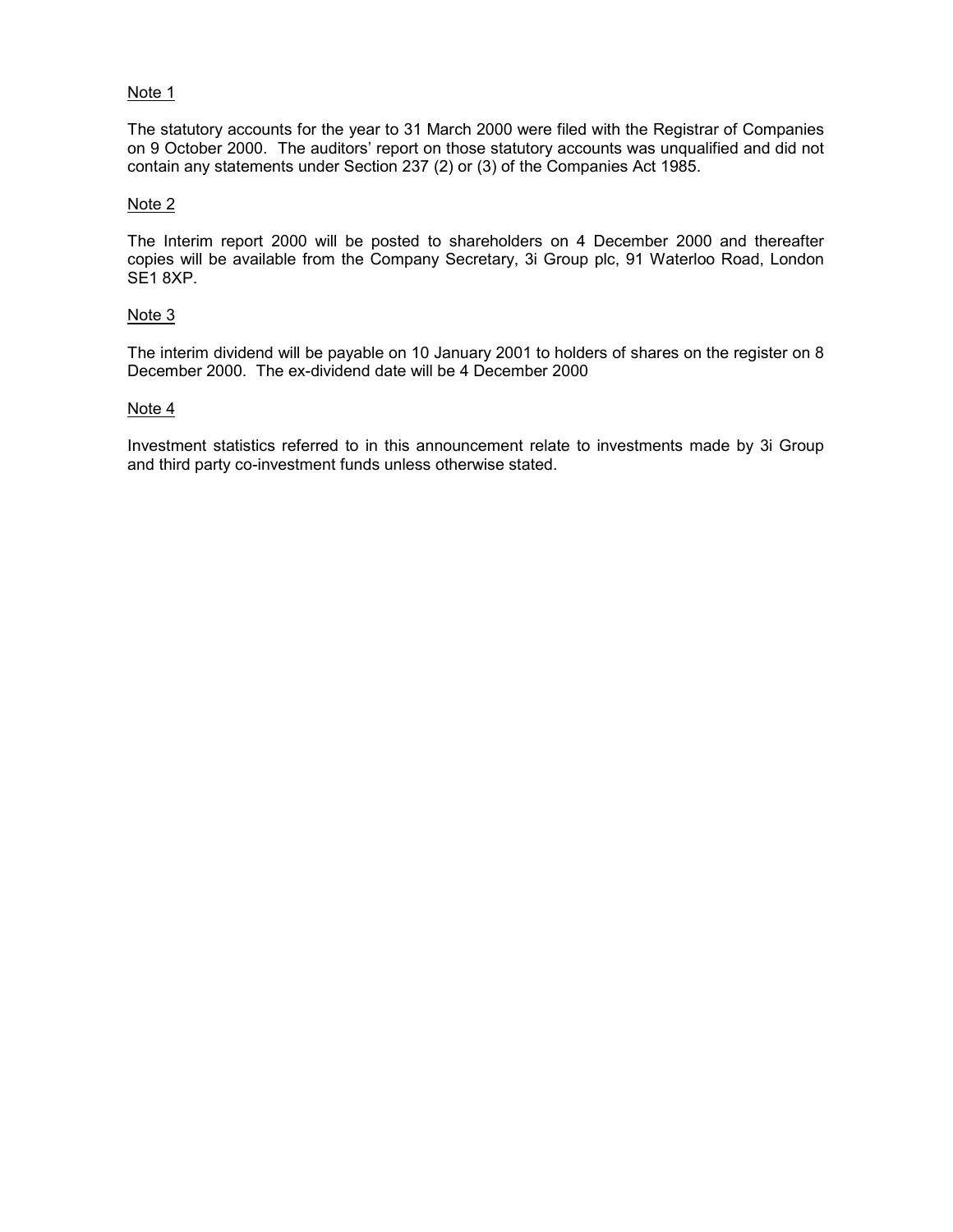#### **Ten largest investments**

At 30 September 2000, the Directors' valuation of the ten largest investments was a total of £1,021 million. The cost of these equity investments was £27 million.

| Investment                                      | Description of business                            | First invested<br>1n | Cost £m | Proportion<br>of equity<br>shares held | Directors'<br>valuation<br>£m |
|-------------------------------------------------|----------------------------------------------------|----------------------|---------|----------------------------------------|-------------------------------|
| TeleCity plc*<br>Equity shares                  | Internet and telecoms engineering services         | 1998                 | 1       | 30.4%                                  | 329                           |
| Morse plc*<br>Equity shares                     | Leading technology integrator                      | 1995                 | 10      | 23.1%                                  | 163                           |
| Bookham Technology plc*<br>Equity shares        | Integrated silicon optical circuitry               | 1996                 | 3       | 3.3%                                   | 110                           |
| Actelion AG*<br>Equity shares                   | Research and development of advanced medicines     | 1998                 | 1       | 7.9%                                   | 81                            |
| Biosearch Italia SpA*<br>Equity shares          | Research and development of anti-infective drugs   | 1998                 | 6       | 21.9%                                  | 65                            |
| Virata Incorporated*<br>Equity shares           | Electronic component manufacturer                  | 1994                 | 2       | 2.5%                                   | 63                            |
| Content Technologies<br><b>Holdings Limited</b> | Content security and policy management<br>services | 1989                 |         |                                        |                               |
| Equity shares                                   |                                                    |                      |         | 17.8%                                  | 57                            |
| Weston Medical Group plc*<br>Equity shares      | Needle-free medical device manufacture             | 1993                 | 1       | 20.5%                                  | 52                            |
| IndigoVision Group plc*<br>Equity shares        | Networked video technology supplier                | 1995                 | 2       | 15.8%                                  | 52                            |
| TTP Communications plc<br>Equity shares         | Wireless communications                            | 1988                 | 1       | 12.7%                                  | 49                            |

The investment information is in respect of 3i's holding and excludes any co-investment by 3i managed funds. \*Quoted company (including secondary markets).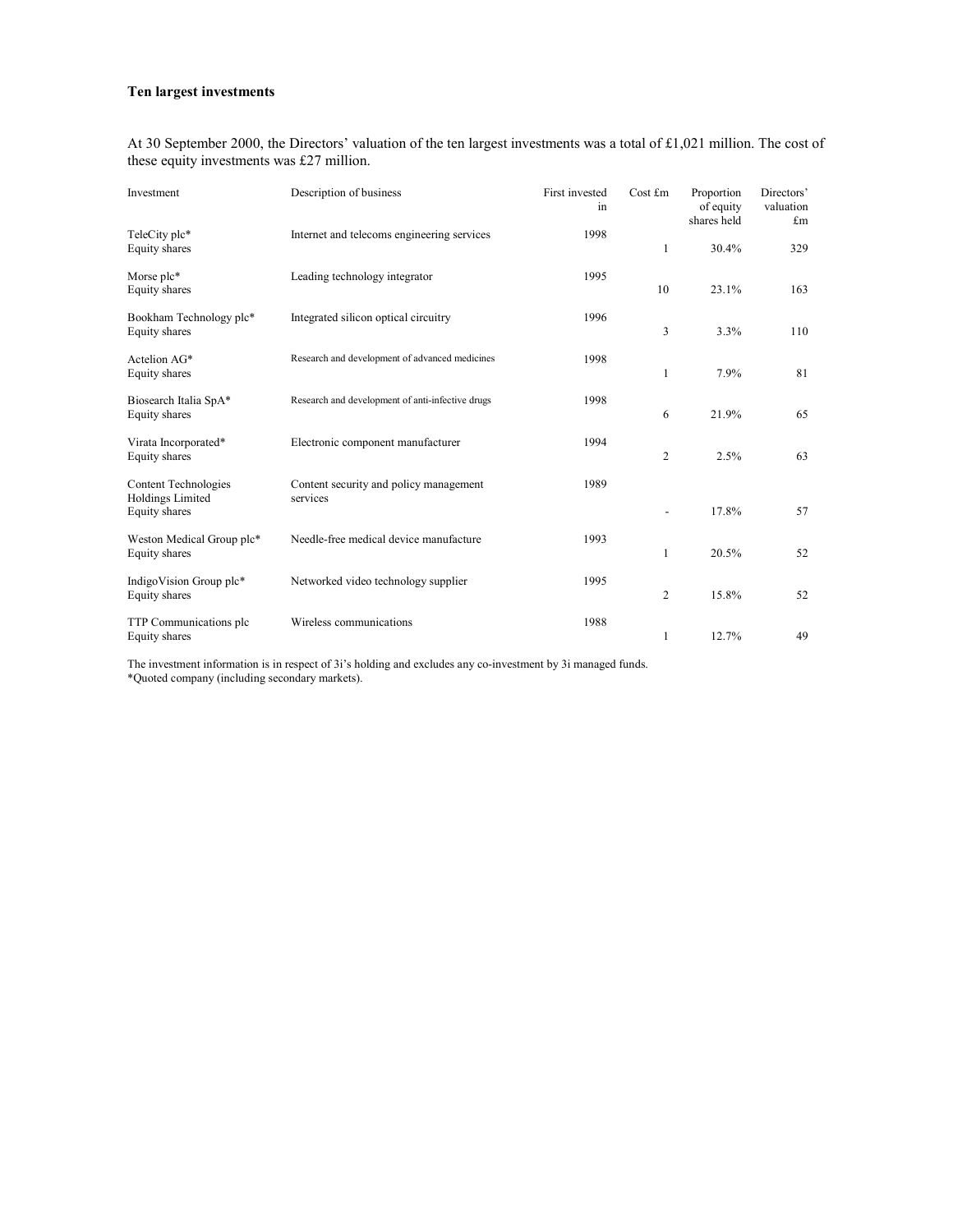#### **New investment analysis**

Analysis of the equity, fixed income and loan investments made by 3i Group (excluding third party unquoted funds). This analysis excludes investments in joint ventures and non-venture capital investments made in FTSE 350 companies. The tabular representations below are for the 6 months to 30 September 2000.

#### Investment by FTSE category (£m)

|                                                                | 6 months to    | 6 months to  |
|----------------------------------------------------------------|----------------|--------------|
|                                                                | 30 September   | 30 September |
|                                                                | 2000           | 1999         |
| 1 Resources                                                    | 43             | 7            |
| 2 Industrials                                                  | 67             | 62           |
| 3 Consumer goods                                               | 117            | 78           |
| 4 Services and utilities                                       | 145            | 152          |
| 5 Financials                                                   | 19             | 7            |
| 6 Information technology                                       | 310            | 94           |
| Total                                                          | 701            | 400          |
| Investment by product (£m)                                     |                |              |
| 1 Start ups                                                    | 118            | 27           |
| 2 Management buy-outs                                          | 164            | 70           |
| 3 Management buy-ins                                           | 21             | 44           |
| 4 Growth capital                                               | 350            | 186          |
| 5 Share purchase                                               | 35             | 56           |
| 6 Rescues                                                      | 13             | 17           |
| Total                                                          | 701            | 400          |
| Number of investments by product                               |                |              |
| 1 Start ups                                                    | 120            | 39           |
| 2 Management buy-outs                                          | 36             | 23           |
| 3 Management buy-ins                                           | 9              | 18           |
| 4 Growth capital                                               | 212            | 166          |
| 5 Share purchase                                               | 26             | 19           |
| 6 Rescues                                                      | 37             | 36           |
| Total                                                          | 440            | 301          |
| Investment by $geography - including co-investment funds (fm)$ |                |              |
| 1 UK own investment                                            | 425            | 264          |
| 2 UK co-investment                                             | 86             | 65           |
| 3 Continental Europe own investment                            | 239            | 128          |
| 4 Continental Europe co-investment                             | 113            | 67           |
| 5 Asia Pacific own investment                                  | 8              | 8            |
| 6 Asia Pacific co-investment                                   | $\overline{c}$ |              |
| 7 USA own investment                                           | 29             |              |
| Total                                                          | 902            | 532          |
|                                                                |                |              |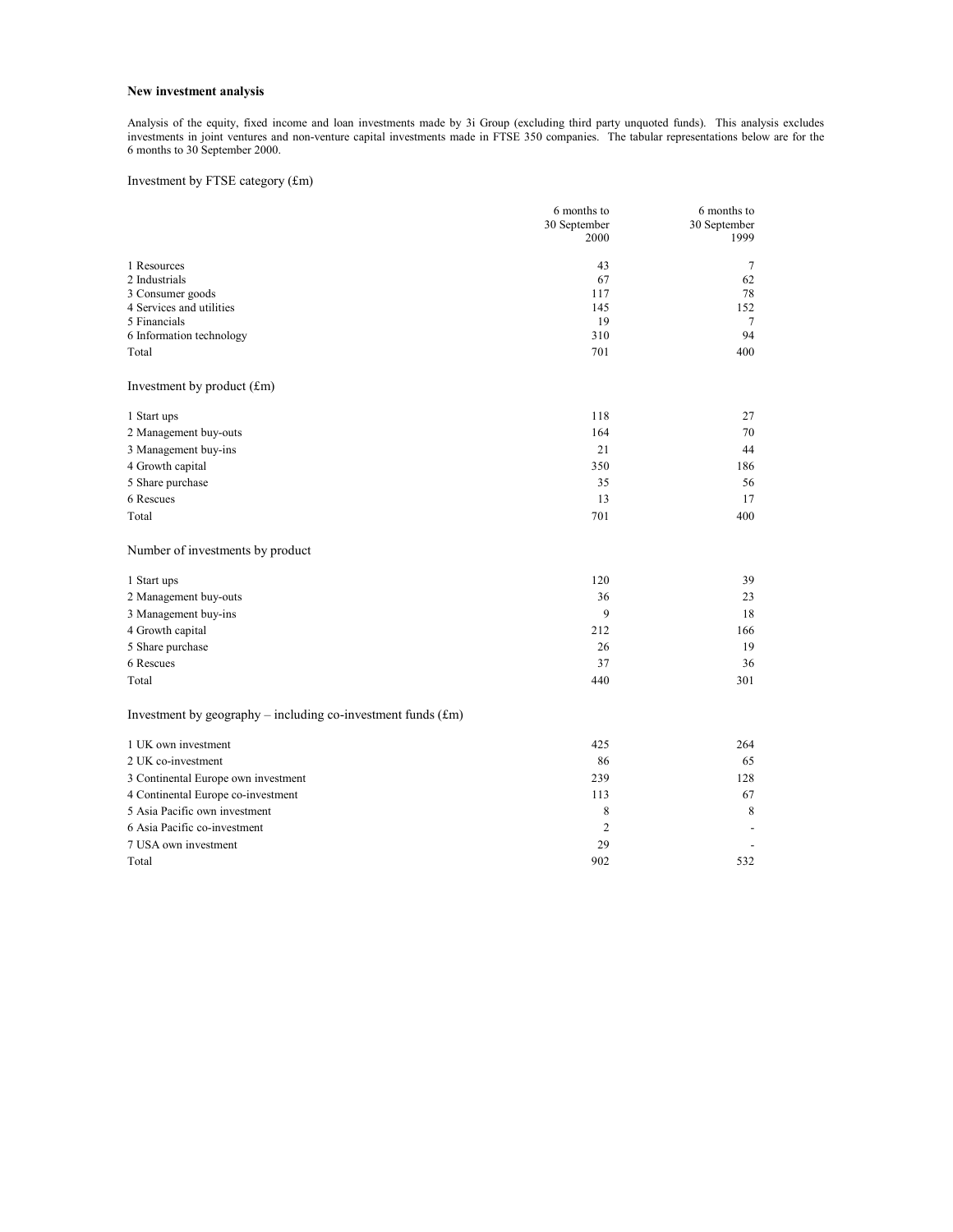#### **Portfolio analysis**

The Group's equity, fixed income and loan investments (excluding third party unquoted funds) total £7,091 million at 30 September 2000. The analyses below exclude investments in joint ventures and non-venture capital investments made in FTSE 350 companies, 30 September 2000, £198 million (March 2000: £201 million). The tabular representations are as at 30 September 2000.

Portfolio value by FTSE classification (£m)

|                                   | At 30 September | At 31 March |
|-----------------------------------|-----------------|-------------|
|                                   | 2000            | 2000        |
|                                   |                 |             |
| 1 Resources                       | 237             | 185         |
| 2 Industrials                     | 1,215           | 1,247       |
| 3 Consumer goods                  | 1,400           | 1,138       |
| 4 Services and utilities          | 1,980           | 1,648       |
| 5 Financials                      | 274             | 251         |
| 6 Information technology          | 1,787           | 1,501       |
| Total                             | 6,893           | 5,970       |
| Portfolio value by product $(fm)$ |                 |             |
| 1 Start ups                       | 635             | 429         |
| 2 Management buy-outs             | 1,507           | 1,523       |
| 3 Management buy-ins              | 557             | 645         |
| 4 Growth capital                  | 3,164           | 2,333       |
| 5 Share purchase                  | 957             | 936         |
| 6 Rescues                         | 73              | 104         |
| Total                             | 6,893           | 5,970       |
| Portfolio value by geography (£m) |                 |             |
| $1$ UK                            | 5,161           | 4,668       |
| 2 Continental Europe              | 1,430           | 1,049       |
| 3 Asia Pacific                    | 56              | 63          |
| 4 US                              | 246             | 190         |
| Total                             | 6.893           | 5,970       |

US comprises mainly technology investments made by our offices there together with investments in US companies acquired through the realisation of European companies.

Continental Europe portfolio value by location of business (£m)

| 1 Germany         | 492   | 459   |
|-------------------|-------|-------|
| 2 France          | 256   | 203   |
| 3 Spain           | 206   | 135   |
| 4 Italy           | 170   | 71    |
| 5 Switzerland     | 157   | 72    |
| 6 Benelux         | 57    | 59    |
| 7 Nordic          | 16    | 8     |
| 8 Other European* | 76    | 42    |
| Total             | 1,430 | 1,049 |

\*Other European includes investments in countries where 3i did not have an office at the period end.

#### Portfolio value by valuation method (£m)

| 1 Imminent sale or flotation  | 259   | 241   |
|-------------------------------|-------|-------|
| 2 Listed                      | 1,671 | 1,103 |
| 3 Secondary market            | 608   | 483   |
| 4 Earnings                    | 1,087 | 1,226 |
| 5 Cost                        | 853   | 626   |
| 6 Further advance             | 259   | 143   |
| 7 Net assets                  | 153   | 144   |
| 8 Other                       | 136   | 118   |
| 9 Loans and preference shares | 1.867 | 1,886 |
| Total                         | 6,893 | 5.970 |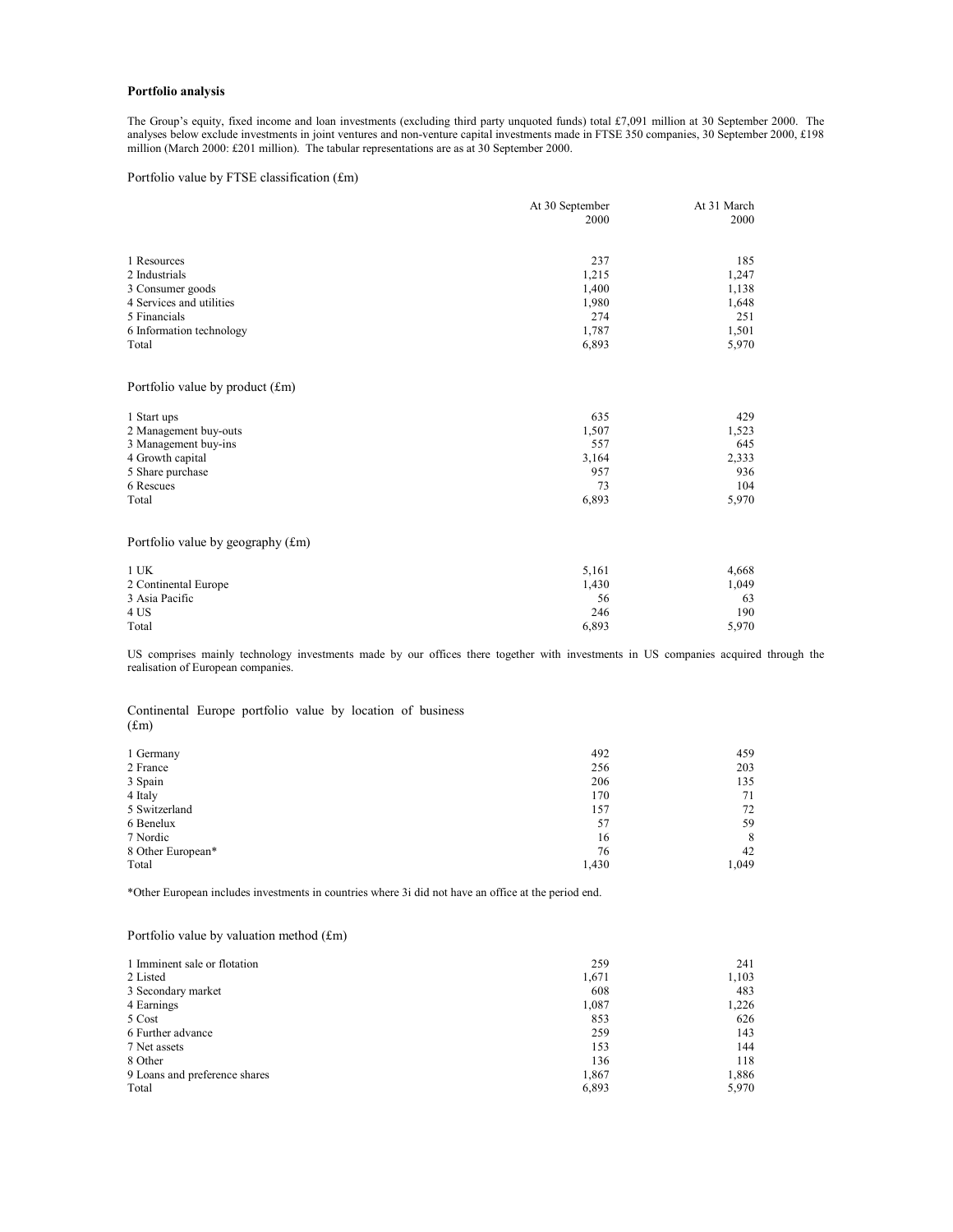Analysis of total investment portfolio owned or managed by 3i (£m)

|                                     | At 30 September<br>2000 | At 31 March<br>2000 |
|-------------------------------------|-------------------------|---------------------|
|                                     |                         |                     |
| $1$ UK – owned <sup>#</sup>         | 5,368                   | 4,878               |
| $2$ UK – managed**                  | 1,945                   | 1,394               |
| 3 Continental Europe – owned        | 1,430                   | 1.049               |
| 4 Continental Europe – managed      | 588                     | 463                 |
| 5 Asia Pacific – owned <sup>#</sup> | 85                      | 134                 |
| 6 Asia Pacific – managed            |                         |                     |
| $7$ USA – owned <sup>#</sup>        | 272                     | 241                 |
| Total                               | 9.691                   | 8,160               |

# Includes investments in joint ventures, FTSE 350 companies and investment properties held as investment assets as well as equity, fixed income and loan investments.

\*\* UK managed funds includes unquoted funds and other funds managed by 3i.